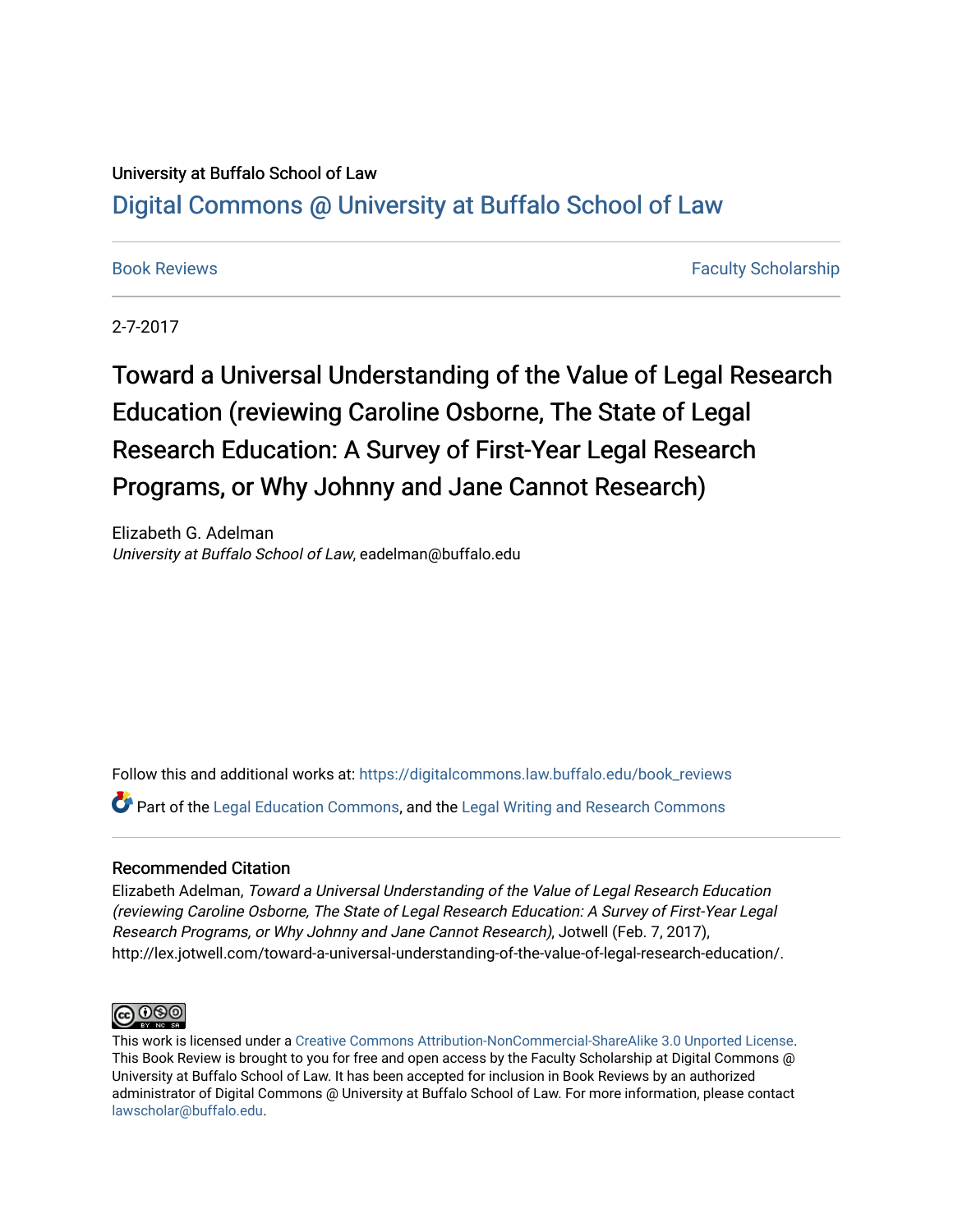# **Toward a Universal Understanding of the Value of Legal Research Education**

**Author :** Elizabeth Adelman

**Tagged as :** [Librarianship and Legal Technology](http://lex.jotwell.com/tag/librarianship/)

**Date :** February 7, 2017

Caroline L. Osborne, *The State of Legal Research Education: A Survey of First-Year Legal Research Programs, or* " [Why Johnny and Jane Cannot Research](http://www.aallnet.org/mm/Publications/llj/LLJ-Archives/vol-108/no-3/The-State-of-Legal-Research-Education-A-Survey-of-First-Year-Legal-Research-Programs-or-Why-Johnn.pdf)["](http://www.aallnet.org/mm/Publications/llj/LLJ-Archives/vol-108/no-3/The-State-of-Legal-Research-Education-A-Survey-of-First-Year-Legal-Research-Programs-or-Why-Johnn.pdf), 108 **Law Libr. J.** 403 (2016).

Learning the substantive law has always been the foundation of a legal education. As job prospects for attorneys tightened, a focus on practitioner skills began trending in legal education. There is an expectation that law schools will produce practice-ready attorneys. Despite this expectation, why are Johnny and Jane unable to research?

Professor [Caroline L. Osborne'](https://law2.wlu.edu/faculty/profiledetail.asp?id=236)s [research findings](http://www.aallnet.org/mm/Publications/llj/LLJ-Archives/vol-108/no-3/The-State-of-Legal-Research-Education-A-Survey-of-First-Year-Legal-Research-Programs-or-Why-Johnn.pdf) have confirmed what many legal educators surmise about the state of legal research education. Her findings demonstrate that legal research education is undervalued in law schools. "For those involved in legal education, the goal is to provide students with the tools they need to succeed . . . . " (P. 407.) In a carpenter's arena, the value of the hammer is universally understood. The value of legal research as an essential tool of the legal trade, on the other hand, is not well understood in legal education. This lack of understanding persists, despite the MacCrate report and its ilk, codified ethical obligations of attorneys, and promulgated research competency standards. With this in mind, Professor Osborne presents each contributing factor to the devaluation of legal research education so that the reader is equipped to ponder solutions.

[The MacCrate Report](http://www.americanbar.org/content/dam/aba/publications/misc/legal_education/2013_legal_education_and_professional_development_maccrate_report).authcheckdam.pdf) was published in 1992, and served as one of the first comprehensive assessments of necessary skills for attorneys and of the legal profession. It declares that legal research skills are fundamental: "It can hardly be doubted that the ability to do legal research is one of the skills that any competent legal practitioner must possess." (P. 163.) Similarly, Best Practices for Legal Education acknowledges legal research as "essential." (P. 58.)

The ethical obligations of attorneys further obligate Johnny and Jane. Model Rules of Professional Conduct, Rule 1.1, which has been adopted in whole or in part by all fifty states, holds the lawyer to a certain level of competence:

A lawyer shall provide competent representation to a client. Competent representation requires the legal knowledge, skill, thoroughness and preparation reasonably necessary for the representation.

Comment 2 to Model Rule 1.1 points out that competent representation requires a lawyer to possess "important legal skills" that are typical in all legal problems. Comment 8 further articulates the need to maintain competence, in part, by requiring technology competency, including those technology skills which are essential for performing research:

To maintain the requisite knowledge and skill, a lawyer should keep abreast of changes in the law and its practice, including the benefits and risks associated with relevant technology, . . .

Technology is a major factor in the devaluation of legal research education. It has enabled the creation of and easy access to massive amounts of information. It has also transformed how we perform research. While the ubiquity of information has made research appear easier, it has actually become a more sophisticated task. To further complicate the picture, Osborne points out that today's students seem to lack the ability to evaluate information and to think